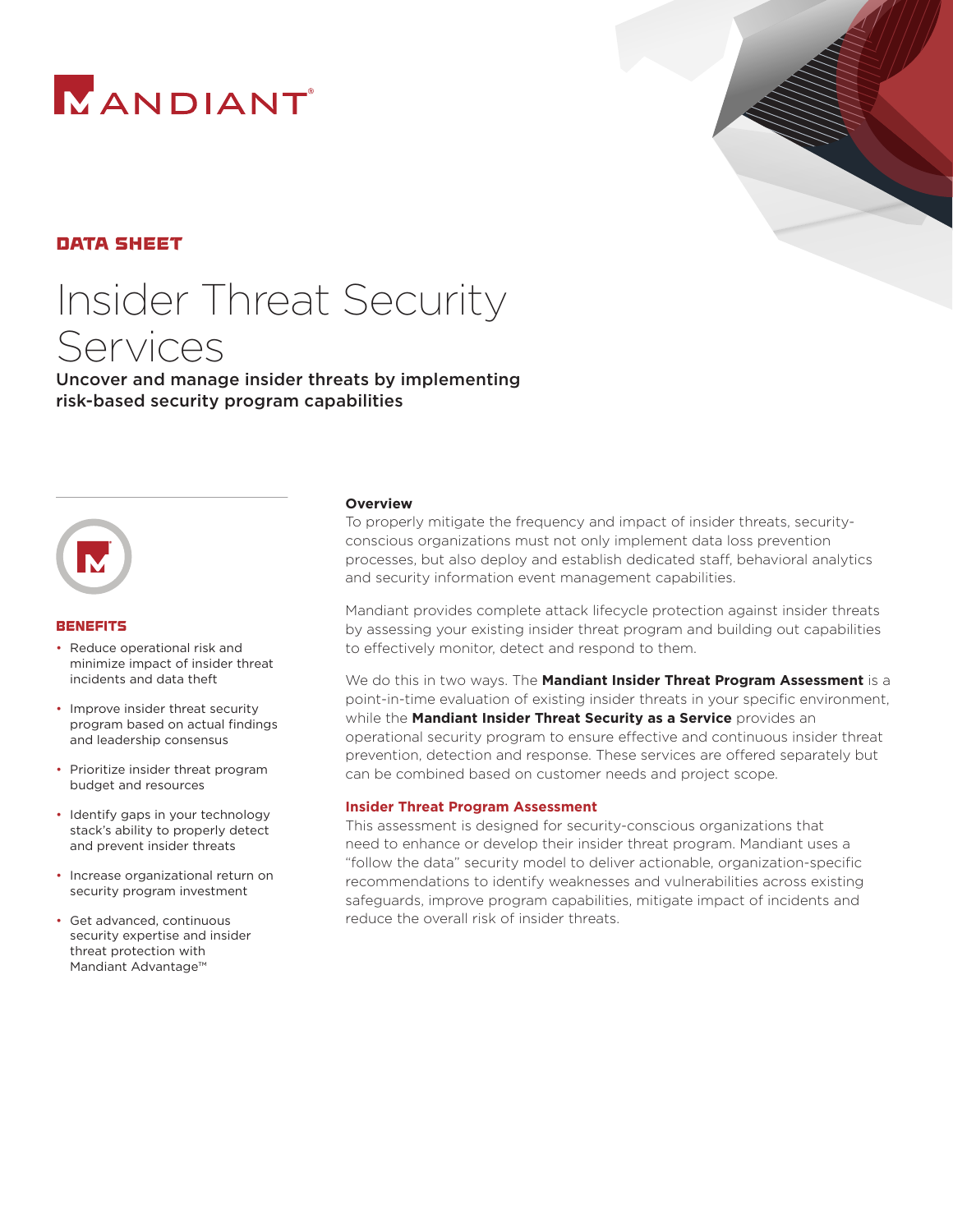## **What We Do**

First, Mandiant experts use a combination of documentation review, analysis and deep-dive workshops to rigorously evaluate your organization's insider threat program effectiveness against three core domains: people, processes and tools.



Review operational processes and documentation to track types of data and people accessing that data.

**People** Monitor personnel from hire to exit, as

well as third parties such as subcontractors, consultants, interns and affiliates with access to sensitive data.



Examine the tools in place that address human resources, physical security, supply chain management, information technology and customer relations platforms.

Next, based on gaps, weaknesses and vulnerabilities found in your environment, we provide tailored recommendations and an actionable roadmap to support the development and improvement of your organization's immediate and future insider threat program needs. This will minimize the impact and cost of a security incident caused by accidental or intentional insiders.

#### **Tiered Model**

To meet your specific business needs, Mandiant offers a three-tiered model to support various organizational objectives.

| <b>Table 1.</b> Insider Threat Program Assessment tiers. |                                                                                                        |                                                                                                              |                                                                                                                                                                                                  |
|----------------------------------------------------------|--------------------------------------------------------------------------------------------------------|--------------------------------------------------------------------------------------------------------------|--------------------------------------------------------------------------------------------------------------------------------------------------------------------------------------------------|
|                                                          | Tier 1<br>New program build                                                                            | Tier 2<br>Existing program<br>assessment                                                                     | Tier 3<br>Advanced program<br>assessment and<br>implementation                                                                                                                                   |
| Engagement<br>Timeline                                   | 4 weeks                                                                                                | 6 weeks                                                                                                      | 12 weeks                                                                                                                                                                                         |
| Service<br>Components                                    | <b>Buildout of baseline</b><br>insider threat program<br>capabilities and roadmap<br>to sustainability | Strategic assessment<br>of existing insider<br>threat capabilities with<br>actionable improvement<br>roadmap | Comprehensive<br>assessment of existing<br>capabilities, hands-on<br>skills training and threat<br>hunting implementation,<br>coupled with a Technical<br><b>Security Posture</b><br>Assessment* |

\*Our Technical Security Program Assessment is the result of a partnership among **Mandiant, innerActiv and Trust Farm** that uses proprietary technologies and tradecraft to determine whether insider threats of any kind are present in your environment.

### WHY MANDIANT SOLUTIONS

Mandiant has been at the forefront of cyber security and cyber threat intelligence since 2004. Our incident responders are on the frontlines of the most complex breaches worldwide, including insider threat incidents. We have a deep understanding of both existing and emerging threat actors, as well as their rapidly changing tactics, techniques and procedures.